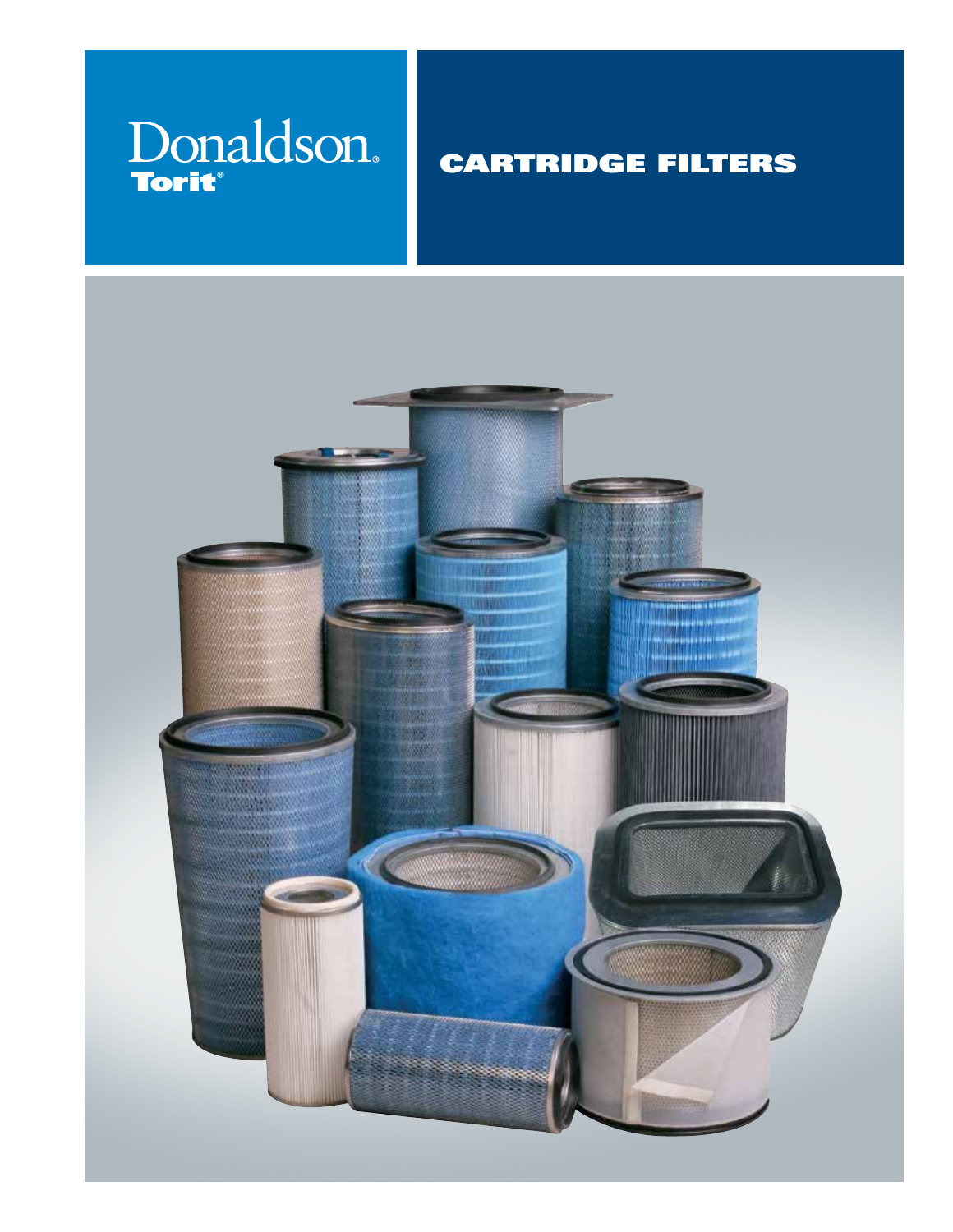### HIGH EFFICIENCY NANOFIBER FILTERS BUILT TO LAST

Donaldson® Torit® filters keep dust collectors operating at peak performance. Offered for a full range of dust, fume and mist collection applications, Donaldson Torit filters—especially our proprietary Ultra-Web® filters — outperform and outlast other filters. When it comes to Ultra-Web filters, there is no equal in performance and value.

All filters are not alike. Equip a dust collector with a generic replacement filter and expect the performance of that collection system to decline. What's worse, generic replacement filters selected for their initial lower purchase price often waste manufacturers' time, productivity and money in the long run.

### Donaldson Torit Cartridge Filters Offer:

- Higher performance
- Increased efficiency
- Longer filter life
- Greater value





**DOWNFLO<sup>®</sup> WORKSTATION DUST COLLECTOR** 





WSO MIST COLLECTOR **DOWNFLO® OVAL DUST COLLECTOR**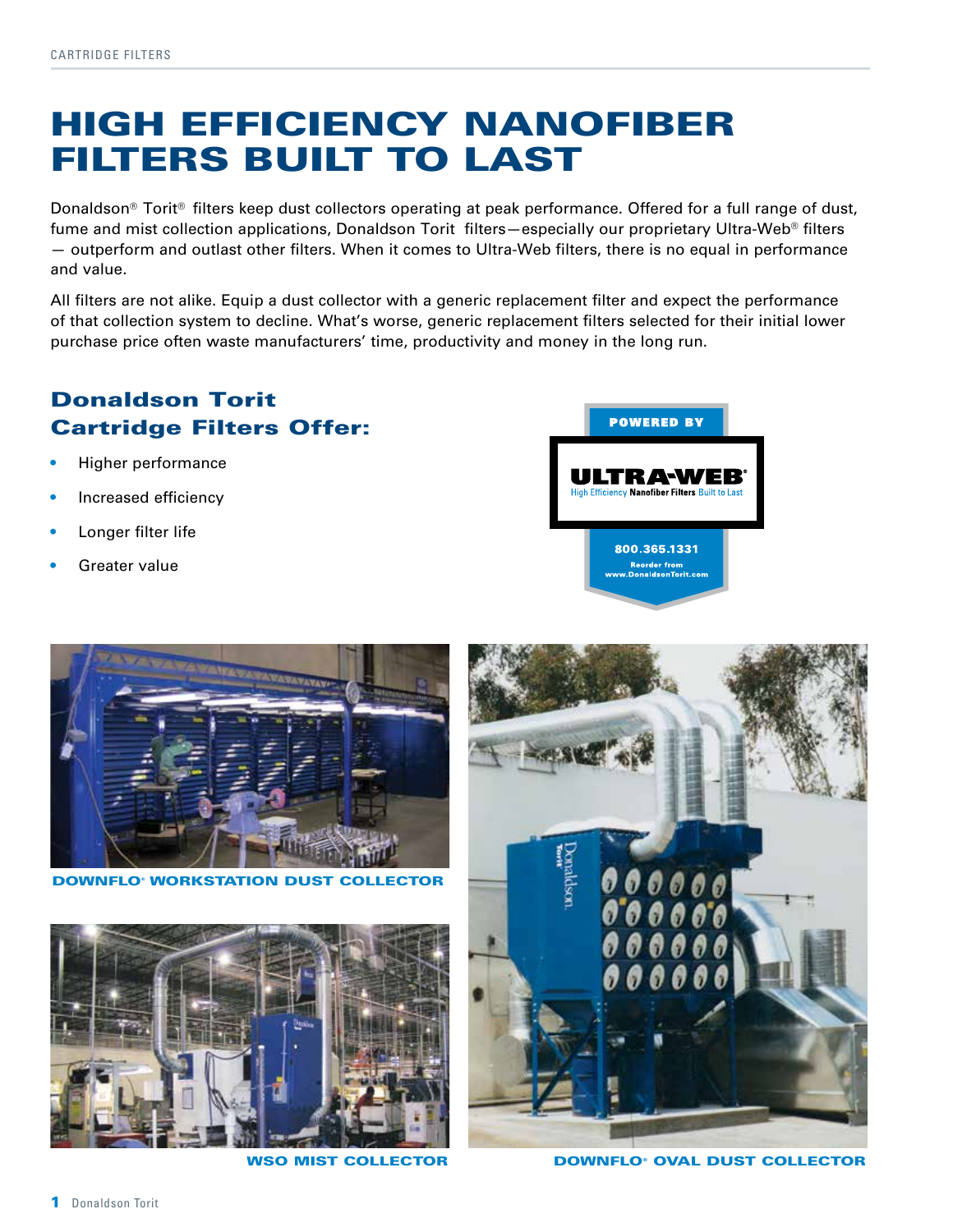### THE VALUE OF ULTRA-WEB CARTRIDGE FILTERS

Don't be fooled by the initial lower purchase price of some cartridge filters. Using generic brand filters can be an expensive proposition. Conventional cartridge filters don't last as long and must be replaced more often than Donaldson Torit filters. And that means buying and replacing more filters, more often — which costs more money over time.

There is no comparison to Ultra-Web filters when it comes to quality and cost. Ultra-Web filters offer dramatic savings compared to generic cellulose and cellulose/synthetic fiber blend filters.

### TRUE COST OF REPLACEMENT FILTERS

| <b>Comparison Factors</b><br><b>Over 30 Month Period</b>                                | Generic<br>Cellulose | Generic<br><b>Cellulose/Synthetic</b><br><b>Fiber Blend</b> | Ultra-Web <sup>®</sup> |
|-----------------------------------------------------------------------------------------|----------------------|-------------------------------------------------------------|------------------------|
| Purchase price per cartridge                                                            | \$85                 | \$99                                                        | \$132                  |
| Filter life                                                                             | 8 months             | 9 months                                                    | 12 months              |
| Number of filter changes                                                                | 3                    | 3                                                           | $\overline{2}$         |
| Total purchase cost for filters                                                         | \$4,080              | \$4,752                                                     | \$4,224                |
| Disposal $cost = $50$ per drum<br>Total disposal cost for 16 filters<br>after 30 months | \$2,400              | \$2,400                                                     | \$1,600                |
| Changeout cost (do-it-yourself)<br><b>Total changeout cost for filters</b>              | \$450                | \$450                                                       | \$300                  |
| <b>Total investment</b>                                                                 | \$6,930              | \$7,602                                                     | \$6,124                |

### TOTAL SAVINGS WITH ULTRA-WEB FILTERS

| Ultra-Web Filter Costs Compared With Generic Filter Costs | Ultra-Web <sup>®</sup> |
|-----------------------------------------------------------|------------------------|
| Generic cellulose total investment                        | \$6,930                |
| Ultra-Web total investment                                | \$6,124                |
| <b>Ultra-Web Savings</b>                                  | \$806                  |
| Generic cellulose/synthetic fiber blend total investment  | \$7,602                |
| Ultra-Web total investment                                | \$6,124                |
| Ultra-Web savings                                         | \$1,478                |

This application example is based on a DFT 2-16 dust collection system and very fine, dry dust (submicron particles). Cartridge changeout takes 1 hour.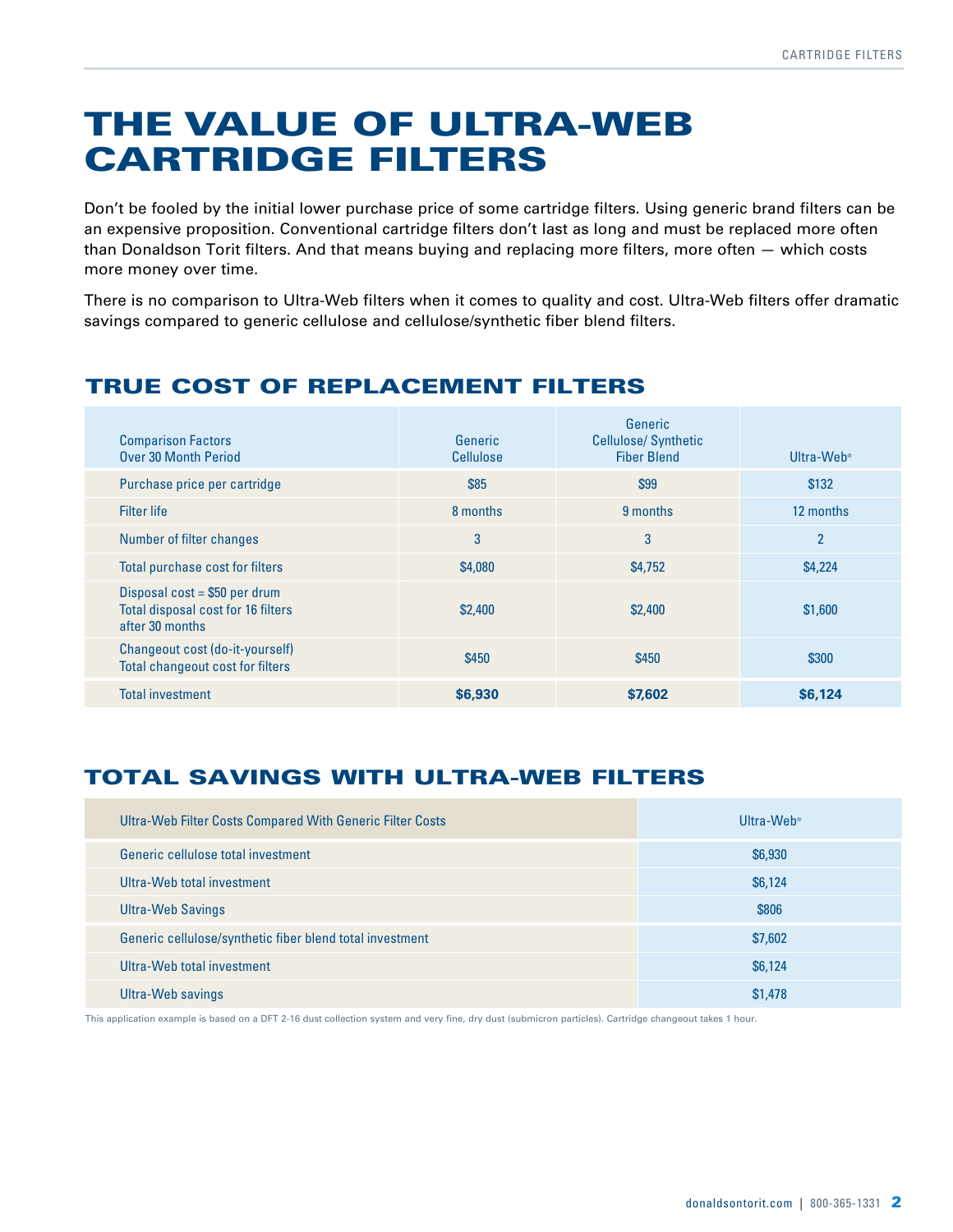### FILTER OPTIONS

|                                                           | <b>NANOFIBER FILTERS</b>                                                                                                                                                                      |                                                                                                                                                |                                                                                                                                            |                                                                                                               |
|-----------------------------------------------------------|-----------------------------------------------------------------------------------------------------------------------------------------------------------------------------------------------|------------------------------------------------------------------------------------------------------------------------------------------------|--------------------------------------------------------------------------------------------------------------------------------------------|---------------------------------------------------------------------------------------------------------------|
|                                                           | Ultra-Web <sup>®</sup>                                                                                                                                                                        | $\equiv$<br><b>Ultra-Web<sup>®</sup> SB</b>                                                                                                    | Fibra-Web <sup>®</sup>                                                                                                                     | Thermo-Web™                                                                                                   |
| <b>Base Media</b>                                         | <b>Cellulose with Nanofiber'</b>                                                                                                                                                              | Spunbond polyester<br>with Nanofiber                                                                                                           | Synthetic with<br>Nanofiber <sup>1</sup>                                                                                                   | Synthetic with Nanofiber                                                                                      |
| <b>U.S. Efficiency Rating 15</b><br>(MERV)                |                                                                                                                                                                                               | 15                                                                                                                                             | 14                                                                                                                                         | 14                                                                                                            |
| <b>Maximum Operating</b><br><b>Temperature</b>            | $180^{\circ}$ F (82 $^{\circ}$ C)                                                                                                                                                             | $180^{\circ}$ F (82 $^{\circ}$ C)                                                                                                              | $180^{\circ}$ F (82 $^{\circ}$ C)                                                                                                          | 275°F (135°C)                                                                                                 |
| <b>Abrasion Resistance</b>                                | Good                                                                                                                                                                                          | Excellent                                                                                                                                      | Good                                                                                                                                       | Good                                                                                                          |
| <b>Chemical Tolerance</b>                                 | Fair                                                                                                                                                                                          | Excellent                                                                                                                                      | Good                                                                                                                                       | Good                                                                                                          |
| <b>Optional Flame</b><br><b>Retardant Media (FR)</b>      | Yes                                                                                                                                                                                           | <b>No</b>                                                                                                                                      | Yes                                                                                                                                        | <b>No</b>                                                                                                     |
| <b>Special Characteristics</b>                            | Nanofiber media<br>provides excellent<br>surface loading and dust<br>release capabilities.                                                                                                    | Wide pleat spacing, abrasion<br>resistive, moisture tolerant.                                                                                  | Wide pleat spacing<br>provides thorough pulse<br>cleaning of fibrous and<br>agglomerative particles.                                       | <b>Excellent efficiencal and</b><br>surface loading capabilities at<br>higher temperatures.                   |
| <b>Markets</b>                                            | Metalizing,<br>Pharmaceutical,<br><b>General industrial, Paint</b><br>pigments, Carbon black,<br>Thermal spray, Welding                                                                       | <b>Chemical processing, General</b><br>industrial, Surface blasting,<br><b>Grinding, Polishing, Powder</b><br>coating, Pharmaceutical,<br>Food | <b>Composite Grinding,</b><br><b>Food processing, Grain</b><br>handling, Metal buffing,<br><b>Pharmaceutical, Textiles,</b><br>Woodworking | <b>Cement processing,</b><br>Chemical processing,<br>Metallurgical, Pharmaceutical                            |
| <b>Applications</b>                                       | Premium performance on<br>ambient, extremely fine<br>and non-fibrous dust and<br>some abrasive dust. High Powder coating<br>filtration efficiency on<br>very fine particulate of <1<br>micron | <b>Chemical processing,</b><br><b>General industrial, Surface</b><br>blasting, Grinding, Polishing,                                            | Excellent performance on<br>combination fibrous and<br>non-fibrous dust, and/or<br>agglomerative dust                                      | <b>Metallurgical, Chemical</b><br>and Industrial applications.<br>Higher temperature<br>applications.         |
| <b>Dust Types</b>                                         | <b>Fumed silica, Metallic</b><br>fume, Metallurgical<br>powders, Oily weld<br>fume, Pharmaceutical<br>compounds                                                                               | Ceramics, Cotton, Fiberglass,<br>Tobacco,<br>Metal grinding, Powder<br>coating, Shot blast, Gypsum,<br>Lime, Cement                            | Ceramics, Cotton,<br>Fiberglass, Tobacco                                                                                                   | <b>Carbon, Cement, Foundry</b><br>shakeout, Metal powders,<br>Shot blast, Silica gel drying,<br>Thermal spray |
| <b>Available for Collectors</b><br>(see key at far right) | AAT; AER; AT; AT-3000;<br>CF; CX; DB; DCS; DF; DFE;<br>DFO; DFT; DWS; ECB; ET;<br>MTD; PB; PT; SDF; STD;<br>T-2000; TBV; TD; WB                                                               | AER; AT; CF; CX; DB; DCS;<br>DF; DFE; DFO; DFT; DWS;<br>ECB; MTD; PB; SDF; STD,<br>TBV; TD                                                     | AER; AT; CF; CX; DB; DCS;<br>DF; DFE; DFO; DFT; DWS; ECB; STD; TBV; TD<br>ECB; MTD; PB; SDF; STD;<br>TBV; TD                               | DCS; DF; DFE; DFO; DFT; DWS;                                                                                  |

Donaldson Torit cartridge filters are available for all other brands of cartridge collectors (see listing on page 5).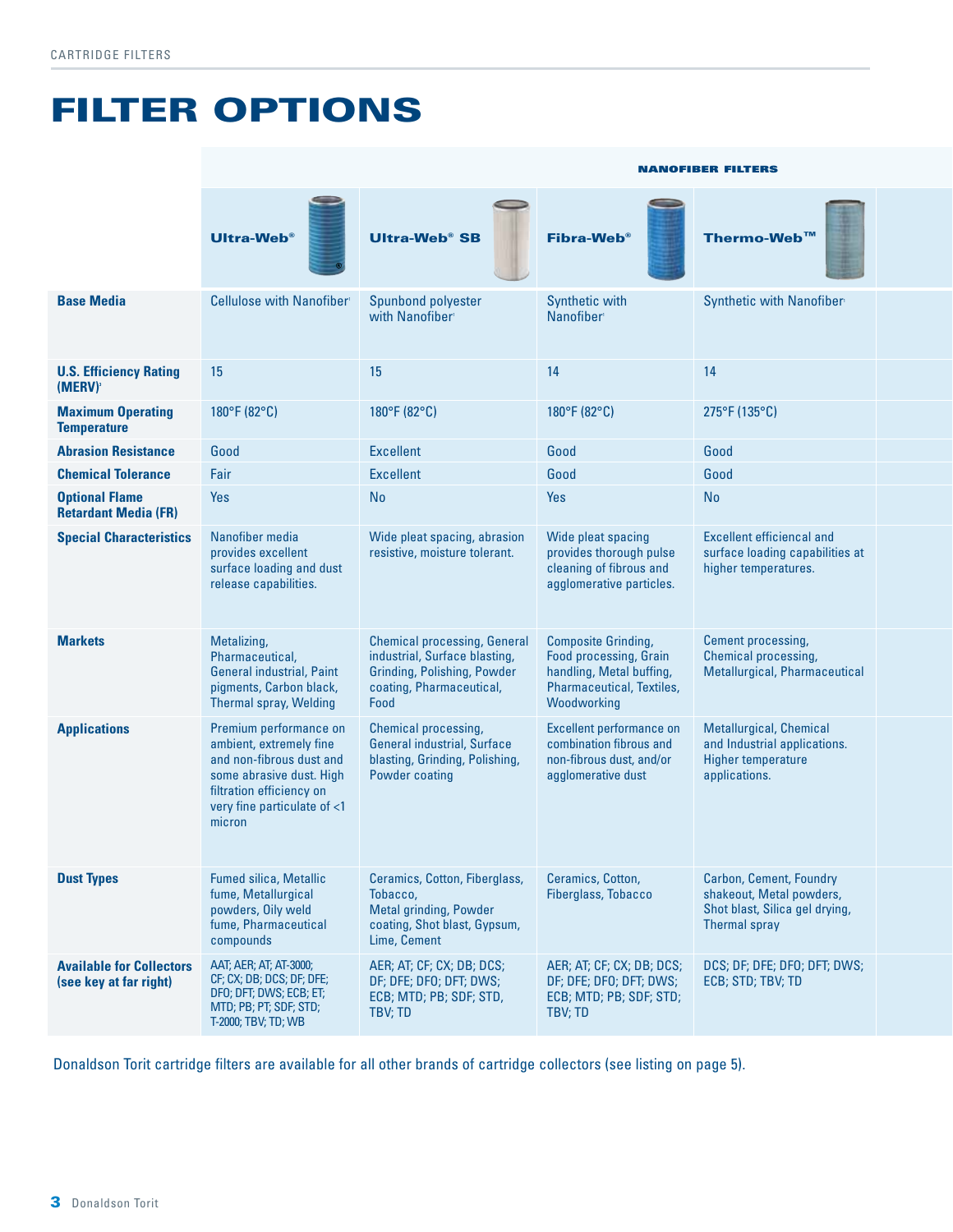|                                                                                                         |                                                                                                                                                                                                            |                                                                                                                                                                                                                               | <b>SPECIALIZED FILTERS</b>                                                                                                      |                                                                         |
|---------------------------------------------------------------------------------------------------------|------------------------------------------------------------------------------------------------------------------------------------------------------------------------------------------------------------|-------------------------------------------------------------------------------------------------------------------------------------------------------------------------------------------------------------------------------|---------------------------------------------------------------------------------------------------------------------------------|-------------------------------------------------------------------------|
| <b>Ultra-Web<sup>®</sup> AS</b>                                                                         | Torit-Tex <sup>™</sup>                                                                                                                                                                                     | Torit-Tex CD"<br>Torit-Tex HCD™                                                                                                                                                                                               | <b>High Temp</b>                                                                                                                | <b>Dryflo</b> ®                                                         |
| <b>Carbon impregnated Cellulose</b><br>with Nanofiber                                                   | Spunbond polyester<br>with Tetratex <sup>®</sup> PTFE<br>membrane                                                                                                                                          | Carbon impregnated,<br>Spunbond polyester with<br>Tetratex® PTFE membrane <sup>2</sup>                                                                                                                                        | Synthetic Kevlar /<br>Nomex formulation                                                                                         | Synthetic                                                               |
| 15                                                                                                      | 16                                                                                                                                                                                                         |                                                                                                                                                                                                                               | 13                                                                                                                              | <b>NA</b>                                                               |
| 180°F (82°C)                                                                                            | $200^{\circ}$ F (93 $^{\circ}$ C)                                                                                                                                                                          | $CD: 200^{\circ}F(93^{\circ}C)$<br>HCD: $275^{\circ}F(135^{\circ}C)$                                                                                                                                                          | 350°F (177°C)                                                                                                                   | $150^{\circ}$ F (66 $^{\circ}$ C)                                       |
| Good                                                                                                    | Excellent                                                                                                                                                                                                  | Excellent                                                                                                                                                                                                                     | Excellent                                                                                                                       | <b>NA</b>                                                               |
| Fair                                                                                                    | Excellent                                                                                                                                                                                                  | Excellent                                                                                                                                                                                                                     | Good                                                                                                                            | Fair                                                                    |
| <b>No</b>                                                                                               | <b>No</b>                                                                                                                                                                                                  | <b>No</b>                                                                                                                                                                                                                     | <b>No</b>                                                                                                                       | No                                                                      |
| Anti-static media, 10° OHM<br>resistance                                                                | Wide pleat spacing and<br>smooth, hydrophobic,<br>state-of-the-art PTFE<br>membrane provides<br>excellent particle<br>release.                                                                             | Conductive media with certified<br>resistivity level<br>of 10 <sup>4</sup> OHM.                                                                                                                                               | Special gaskets and<br>adhesives assure<br>structural integrity<br>and airtight sealing<br>characteristics.                     | <b>Prefilter coalesces</b><br>smaller droplets into<br>larger droplets. |
| <b>Chemical processing, General</b><br>industrial, Pharmaceutical, Pulp   Food processing,<br>and paper | <b>Chemical processing,</b><br><b>General industrial</b>                                                                                                                                                   | <b>Chemical processing,</b><br>General industrial,<br>Pharmaceutical,<br>Pulp and paper                                                                                                                                       | <b>Chemical processing,</b><br><b>General industrial</b>                                                                        | Metalworking                                                            |
| <b>Applications where</b><br>electrostatic charges can<br>accumulate                                    | Highly recommended for<br>chemical, food, and<br>industrial processing<br>when product<br>contamination must be<br>minimized. Excellent<br>performance on<br>moist, hygroscopic, or<br>agglomerative dust. | <b>CD:</b> Higher temperature<br>applications where electrostatic<br>charges can be dangerous<br><b>HCD:</b> Applications where<br>electrostatic charges can<br>dangerous and with higher<br>temperatures up to 275°F (135°C) | Metallurgical, Chemical Wet machining<br>and Industrial processes.<br>Higher temperature<br>applications up<br>to 350°F (177°C) |                                                                         |
| <b>Coal, Plastics, Powdered</b><br>materials, Carbon Black/Toner Sugar, Whey                            |                                                                                                                                                                                                            | Dextrose, Flour, Starch, Coal, Plastics, Powdered<br>materials, Prepared food                                                                                                                                                 | Cement, Coal/Coke, Ink, Water soluble,<br>Paint pigment                                                                         | straight oils                                                           |
| DCS; DF; DFE; DFO; DFT; DWS; AER; AT; CF; CX; DB;<br>ECB; SDF; TBV; TD                                  | DCS; DF; DFE; DFO; DFT;<br>DWS; ECB; MTD; PB; SD;<br>SDF; STD; TBV; TD                                                                                                                                     | DCS; DF; DFO; DFT; DWS; STD                                                                                                                                                                                                   | AER, DCS; DF; DFE; DFO; ADMC; C; D1-D10; DMC;<br>DFT; DWS; ECB; MTD;<br>PB; STD; TBV; TD                                        | <b>DMC-MMA; MMB</b>                                                     |

Note: Optional stainless steel construction available on all cartridges.

1 Nanofiber technology reduces initial penetration by as much as 90% versus conventional media by utilizing a unique layer of submicron fibers on the media's surface.

<sup>2</sup> Tetratex® PTFE membrane is comprised of millions of small, randomly connected fibers that create extremely small pore sizes to repel water while allowing air and moisture vapor to pass.

3 Minimum Efficiency Reporting Value of this cartridge has been determined through independent laboratory testing using ASHRAE 52.2 test standards.

4 Kevlar & Nomex are registered trademarks of E.I. DuPont de Nemours & Co., Inc.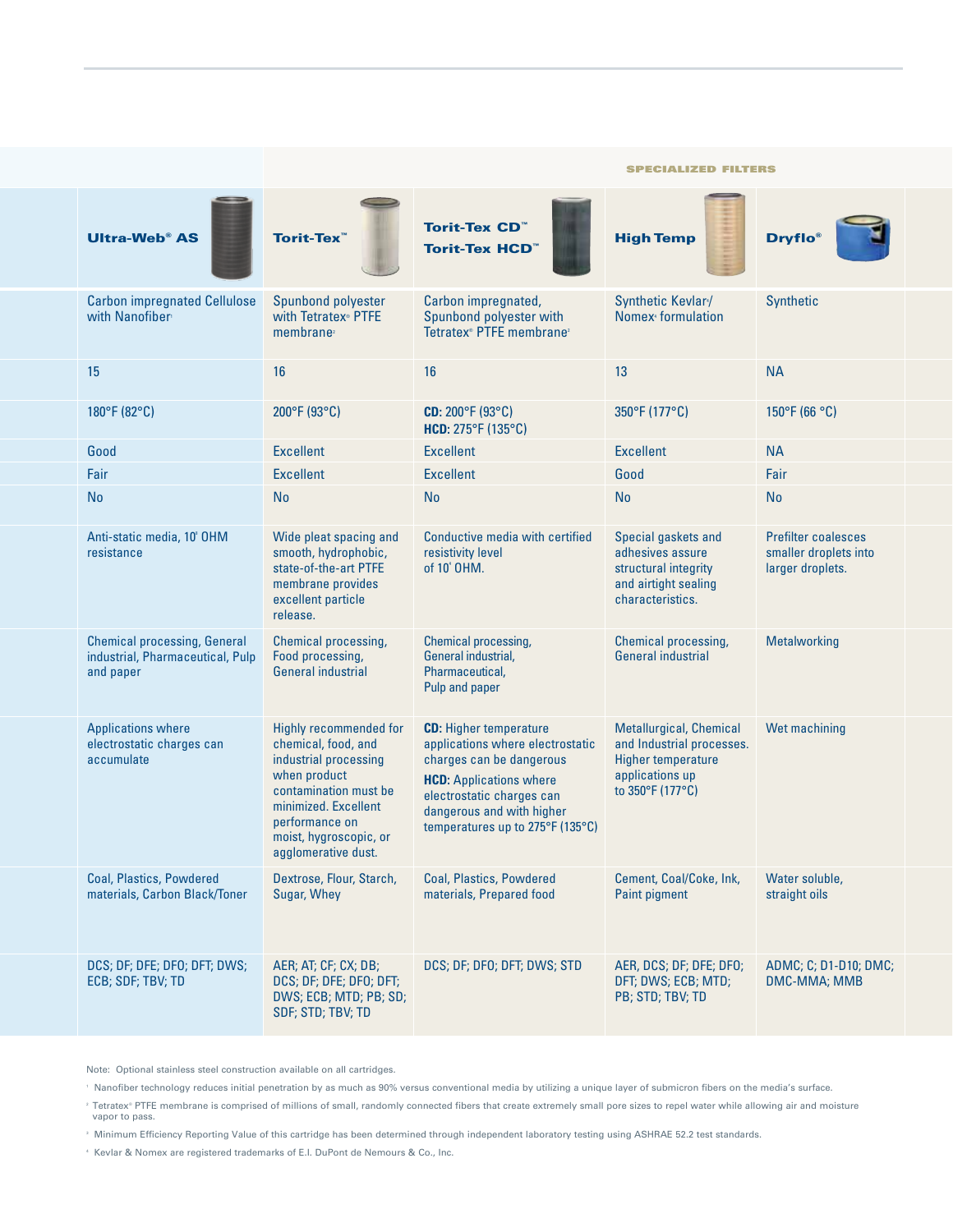|                                                                                                 |                                                                                                                                                                  | <b>STANDARD FILTERS</b>                                                                                            |                                                                                                                                                                                             |                                                                                                                                                                                   |
|-------------------------------------------------------------------------------------------------|------------------------------------------------------------------------------------------------------------------------------------------------------------------|--------------------------------------------------------------------------------------------------------------------|---------------------------------------------------------------------------------------------------------------------------------------------------------------------------------------------|-----------------------------------------------------------------------------------------------------------------------------------------------------------------------------------|
| <b>WSO</b>                                                                                      | Vibra-Shake                                                                                                                                                      | Ultra-Tek <sup>®</sup>                                                                                             | <b>Endura-Tek™</b>                                                                                                                                                                          | Cellulex <sup>™</sup>                                                                                                                                                             |
|                                                                                                 | <b>Polyester and Glass Cellulose</b>                                                                                                                             | Synthetic                                                                                                          | <b>Cellulose and Synthetic</b><br>fibers                                                                                                                                                    | Cellulose                                                                                                                                                                         |
| <b>NA</b>                                                                                       | 10                                                                                                                                                               | 12<br>10                                                                                                           |                                                                                                                                                                                             | 10                                                                                                                                                                                |
| $150^{\circ}$ F (66 $^{\circ}$ C)                                                               | $150^{\circ}$ F (66 $^{\circ}$ C)                                                                                                                                | $180^{\circ}$ F (82 $^{\circ}$ C)                                                                                  | $180^{\circ}$ F (82 $^{\circ}$ C)                                                                                                                                                           | $180^{\circ}$ F (82 $^{\circ}$ C)                                                                                                                                                 |
| <b>NA</b>                                                                                       | Good                                                                                                                                                             | Good                                                                                                               | Good                                                                                                                                                                                        | Good                                                                                                                                                                              |
| Good                                                                                            | Fair                                                                                                                                                             | Good<br>Fair                                                                                                       |                                                                                                                                                                                             | Fair                                                                                                                                                                              |
| No                                                                                              | No                                                                                                                                                               | Yes<br>Yes                                                                                                         |                                                                                                                                                                                             | Yes                                                                                                                                                                               |
| <b>Proprietary bonding</b><br>system stabilizes<br>pore structure<br>foroptimum<br>performance. | Prefilter wrap sieves<br>larger particulate.                                                                                                                     | Proprietary blend of<br>fibers<br>and wide pleat spacing<br>reduce pressure drop<br>and increase airflow.          | Delivers extended filter life<br>over traditional untreated<br>cellulose media.                                                                                                             | <b>Enhanced performance</b><br>due to a unique<br>combination of<br>fiber sizes and a<br>more uniform fiber<br>distribution                                                       |
| Metalworking                                                                                    | Grinding and polishing,<br><b>Bag dumping</b>                                                                                                                    | Composite grinding,<br>Grain handling, Textiles,<br>Woodworking                                                    | <b>Humid climates</b>                                                                                                                                                                       | Superior to felts,<br>fabrics, cotton cloths,<br>and similar media                                                                                                                |
| <b>Metal Cutting,</b><br><b>Grinding, Forming</b>                                               | Higher efficiency and easier<br>maintenance for applications<br>where envelope filters are<br>typically used. Intermittent<br>duty applications and<br>machining | <b>Applications with fibrous</b><br>dusts of >10 micron<br>particulate                                             | Ambient, non-fibrous dust<br>applications under humid<br>conditions. Economical<br>choice for operations with<br>forced or cyclical filter<br>replacement (independent<br>of pressure drop) | Applications with dry,<br>coarse particulate.<br><b>Economical choice</b><br>for operations with<br>forced or cyclical<br>filter replacement<br>(independent of<br>pressure drop) |
| Water soluble,<br>smoke                                                                         | Metal grinding, Carbon dust,<br>straight oils and Oily Graphite dust                                                                                             | <b>Ceramics, Composites,</b><br>Fiberglass, Wood dust                                                              | Gypsum, Lime, Shot blast                                                                                                                                                                    | <b>Various</b>                                                                                                                                                                    |
| WS0-10; WS0-15;<br>WS0-20; WS0-25                                                               | RVS; SP; VS                                                                                                                                                      | AER; AT; CX; DB; DCS;<br>DF; DFO; DFT; DWS; ECB; DF; DFO; DFT; DWS; ECB;<br>MTD; PB; SDF; TBV; TD MTD; PB; STD; TD | AER; AT; CF; CX; DB; DCS;                                                                                                                                                                   | AER; AT; CX; DB; DCS;<br>DF; DF0; DFT; DWS;<br>ECB; MTD; PB; SDF;<br>STD; TBV; TD                                                                                                 |

#### COLLECTOR NAME GUIDE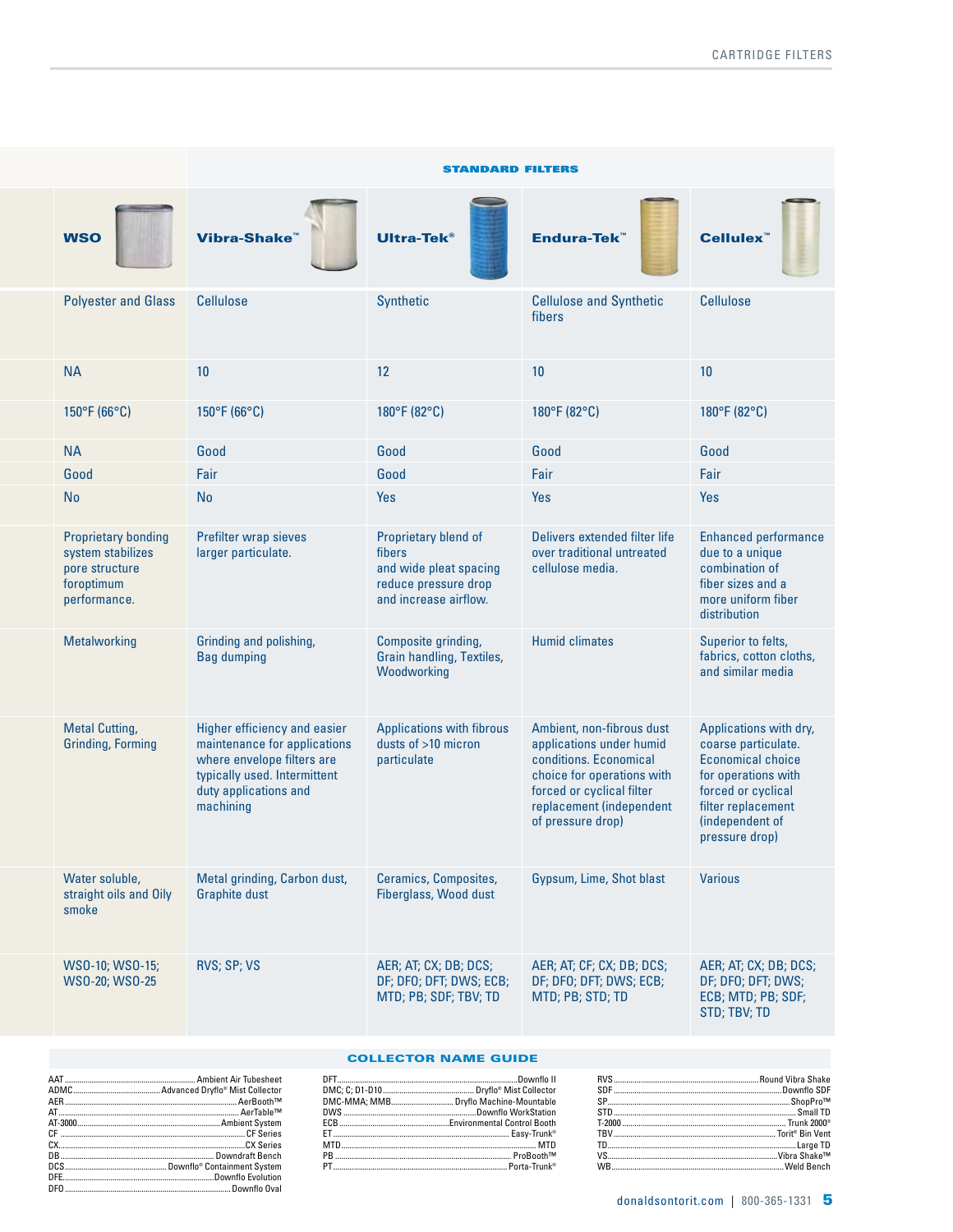### CARTRIDGE FILTER BREAKTHROUGHS

### UNPARALLELED TECHNOLOGY

As the world leader in air filtration for nearly 100 years, Donaldson Company continually strives to engineer filters that outperform all others. Donaldson Company set the standard in cartridge filter technology with innovations like our proprietary nanofiber filter media.

Nanofiber media is the most efficient and cost-effective choice available for most dust, fume and mist collection processes. Donaldson Torit offers a full range of high performance cartridges for almost any application.

### EXPERIENCE THE NANOFIBER ADVANTAGE

- Increased surface loading
- Captures submicron contaminants
- Enhances dust cake release
- Better cleaning efficiency
- Lower cost per cubic foot of air per minute
- Lower energy cost

### NANOFIBER FILTER MEDIA

The distinguishing factor in our Ultra-Web®, Ultra-Web® SB, Fibra-Web®, Thermo-Web®, and Ultra-Web<sup>®</sup> AS filters is nanofiber filtration technology. It uses a layer of fibers 0.2 to 0.3 microns in diameter to capture contaminants less than one micron in size. With nanofiber filters, dust particles rapidly accumulate on the filter surface to build a thin, permeable duststopping cake. As a result, Ultra-Web, Ultra-Web SB, Fibra-Web, Thermo-Web, and Ultra-Web AS filters offer the highest filtration efficiency by eliminating premature filter plugging and allowing the dust cake's release during the collector's cleaning cycle.

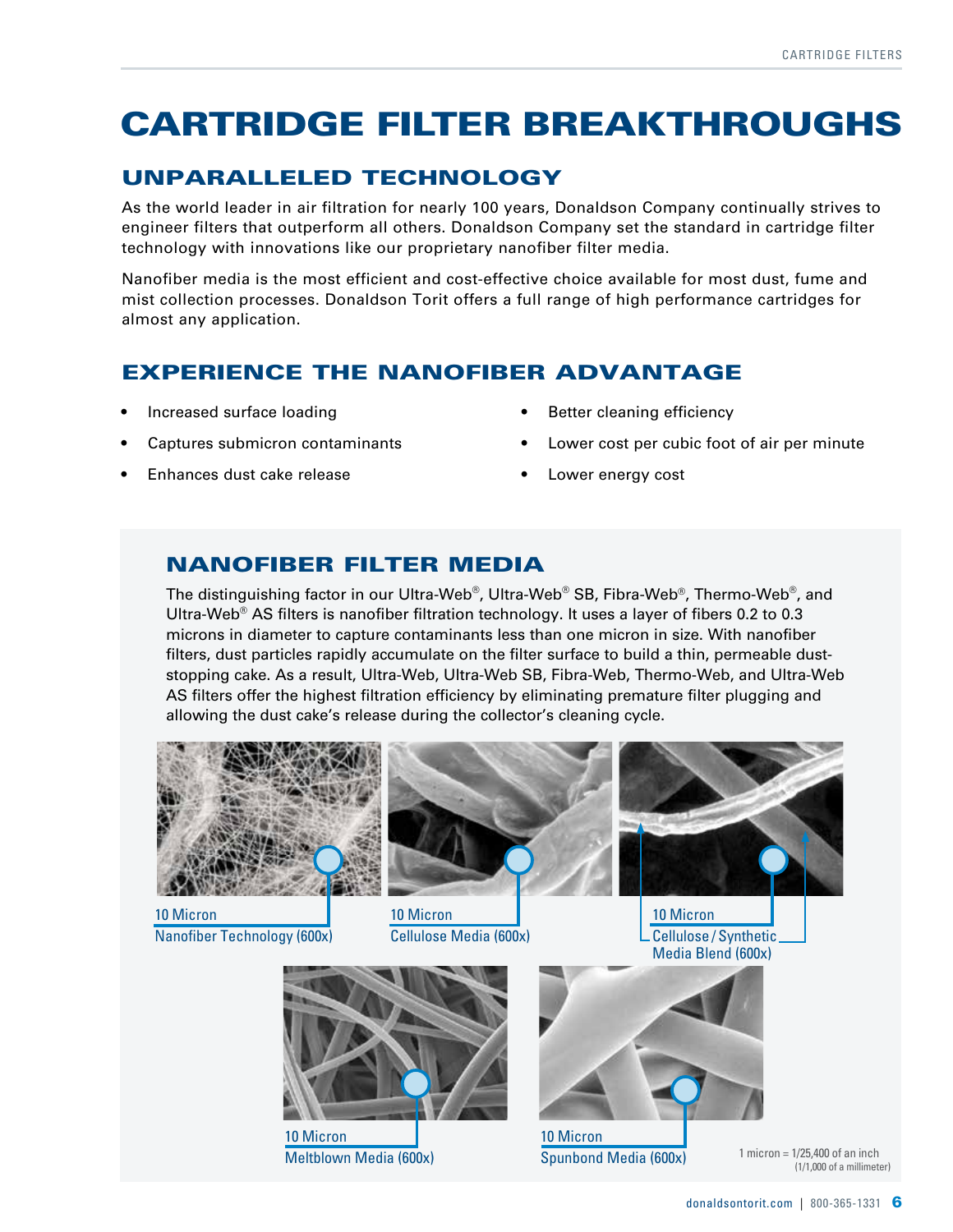# OPERATING ADVANTAGES

### DONALDSON TORIT FILTERS PERFORM

We are the world leader in filtration solution science and technology. We cover a wide range of industrial air filtration applications with a variety of cartridge filter models that provide the highest levels of performance on all types of dust, fume and mist.

### PARTICLE SIZE RANGE OF COMMON CONTAMINANTS



### CARTRIDGE FILTERS OPTIMUM PERFORMANCE SCALE



Ultra-Web and Fibra-Web cartridge filters use nanofiber technology to provide an initial filtration efficiency of up to 10 times greater than conventional media.

Torit-Tex cartridge filters use Tetratex<sup>®</sup> PTFE membrane, which repels water while allowing air and moisture vapor to pass through the membrane's extremely small pores.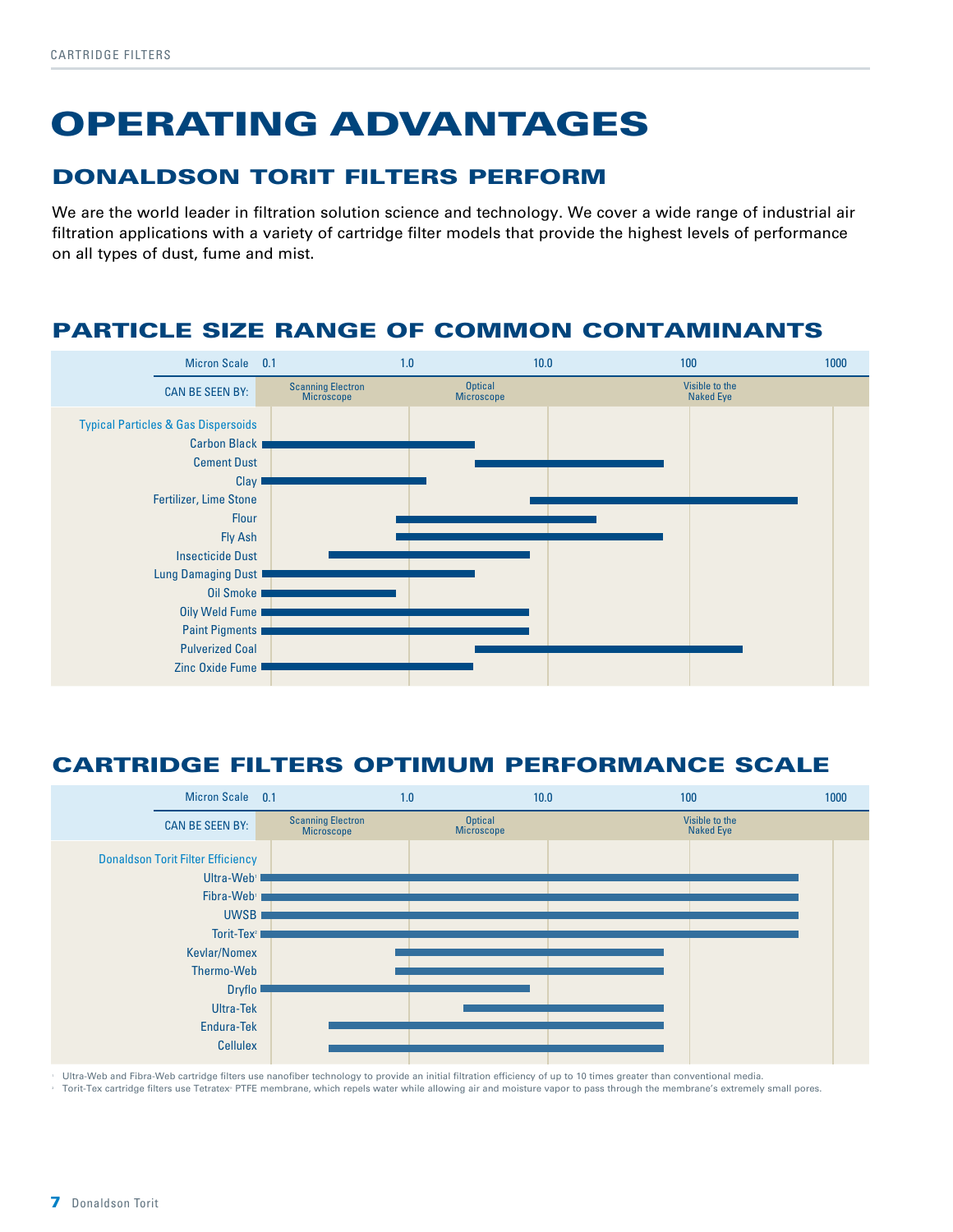### UNPARALLELED SERVICE & SUPPORT

### HERE TO SERVE YOU

Providing technically advanced filters with the longest filtration life is just one of Donaldson Torit's distinctions. When it comes to customer support, no other filter manufacturer can match Donaldson Torit's technical expertise and commitment. Rely on Donaldson Torit to help you choose the best filters for your applications.

### Full-Line Cartridge Filter Offering

With hundreds of varieties to choose from, Donaldson Torit offers the broadest selection of cartridge filters for all popular makes and models of cartridge collectors.

### Knowledgeable Support

Donaldson Torit aftermarket sales representatives and parts specialists help customers select the best filters for their application needs.

#### Quick Delivery

All in-stock Donaldson Torit made filters are shipped within 24 hours of order placement.

#### Product Support

Donaldson Torit filters are stocked and distributed quickly through two strategically located Product Distribution Centers. With more than 612,000 square feet of warehouse space, our distribution centers ensure that our filters arrive promptly at their destinations.

#### Easy Access

Call Donaldson Torit customer service at **800-365-1331** or visit us at **donaldsontorit.com**.

## ULTRAWEB

#### **for cartridge collectors**

• AAF®

- Micro Air<sup>®</sup>
- Nordson
- Airflow<sup>®</sup> Systems
- Clemco®

• Aercology<sup>®</sup>

- Environmental Systems Designs
- Farr
- Geoff
- MAC
- Pneumafil
- Robovent<sup>®</sup>
- Steelcraft<sup>®</sup>
- Trion<sup>®</sup>
- UAS®
- Wheelabrator
- $\bullet$  + Many others



### CALL 800-365-1331 FOR LIVE SUPPORT